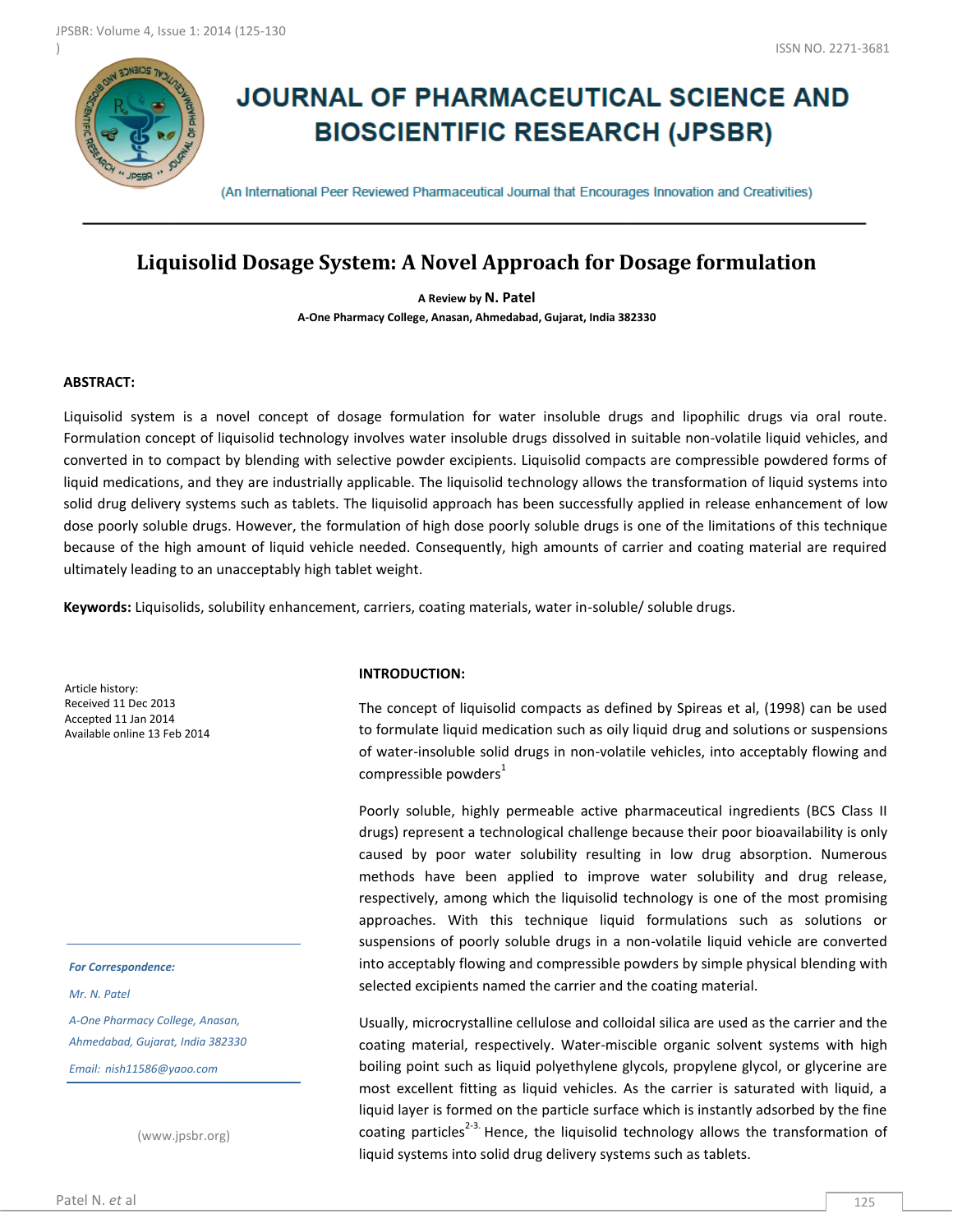The term "liquid medication" does not only imply drug solutions, as in "powdered solutions", but also drug suspensions, emulsions, or liquid oily drugs. Therefore, in contrast to "powdered solutions", the term "liquisolid compacts" is more general and it may encompass for different formulation systems, namely, "powdered drug solutions", "powdered drug suspensions", "powdered drug emulsions", and "powdered liquid drug". Furthermore, the older term of "powdered solutions" seems to be inadequate even in describing the original systems, since it has not been proven that the remains in solutions in the liquid vehicle after its deposition on the extremely large powder surfaces of silica  $used<sup>4</sup>$ 

#### **MERITS OF LIQUISOLID SYSTEMS**

- Number of water-insoluble solid drug can be formulated into liquisolid systems.
- Can be applied to formulate liquid medication such as oily liquid drugs.
- Simplicity.
- Better availability of an orally administered waterinsoluble drug.
- Lower production cost than that of soft gelatin capules.
- Production of liquisolid system is similar to that of conventional tablets.
- Viability of industrial production.
- Can be used for formulation of liquid oily drugs.
- Exhibits enhanced in-vitro drug release as compared to commercial counterparts, including soft gelatin capsule preparations.
- Can be used in controlled drug delivery.
- Optimized sustained release, liquisolid tablets or capsules of water insoluble drugs demonstrate constant dissolution rates (zero order release).
- Drug can be molecularly dispersed in the formulation.

#### **DEMERITS OF LIQUISOLID SYSTEMS**

- Formulation of high dose lipophilic drugs the liquisolid tablet is one of the limitations of this technique.
- Due to the high surface charge on discrete small paricles, there is a strong tendency for particle agglomeration.

#### **List of Drugs that can be incorporated into liquisolid systems**

- Antihistaminic: chlorpheniramine
- Antiarrthymic: digoxin, digitoxin
- Antihypertensive: nifedipine
- Antilipidemics: clofibrate, gemfibrozil
- Antiepileptic: Carbamazepine, valproic acid.
- Chemotherapeutic agent: etoposide.
- Diuretics: Hydrochlorothiazide, methylchlorthiazide, polythiazide, spironolactone.
- Glucocorticoids: prednisolone, hydrocortisone, prednisone.
- NSAIDS: piroxicam, indomethacin, ibuprofen.
- Water-insoluble vitamins: vitamin A, D, E, and K

# **REQUIREMENTS FOR LIQUISOLID SYSTEMS**

#### **Drug candidates**

Examples of drug candidates include digoxin, digitoxin, prednisolone, hydrocortisone, spironolactone, hydrochlorothiazide, polythiazide, and other liquid medications such as chlorpheniramine, water insoluble vitamins, fish oil,  $etc<sup>5-6</sup>$ .

#### **Non-volatile solvents**

Various non-volatile solvents used for the formulation of liquisolid systems include Polyethylene glycol 200 and 400, glycerin, polysorbate 80 and propylene glycol<sup>7</sup>.

#### **Carrier materials**

It Refers to a preferably porous material possessing sufficient absorption properties, such as microcrystalline and amorphous cellulose, which contributes in liquid absorption. such as Avicel PH 102 and 200, Lactose, Eudragit RL and RS (to sustain drug delivery), etc<sup>8</sup>.

#### **Coating materials**

It Refers to a material possessing fine and highly adsorptive particles, such as various types of silica, which contributes in covering the wet carrier particles and displaying a dry looking powder by adsorbing any excess liquid. With the liquisolid technology, a liquid may be transformed into a free flowing, readily compressible and apparently dry powder by simple physical blending with selected excipients named the carrier and coating material. The liquid portion, which can be a liquid drug, a drug suspension or a drug solution in suitable nonvolatile liquid vehicles, is incorporated into the porous carrier material (Fig.  $1)^9$ .

#### **Disintegrants**

Most commonly used disintegrant is sodium starch glycolate (Explotab, Pumogel, etc.) $9$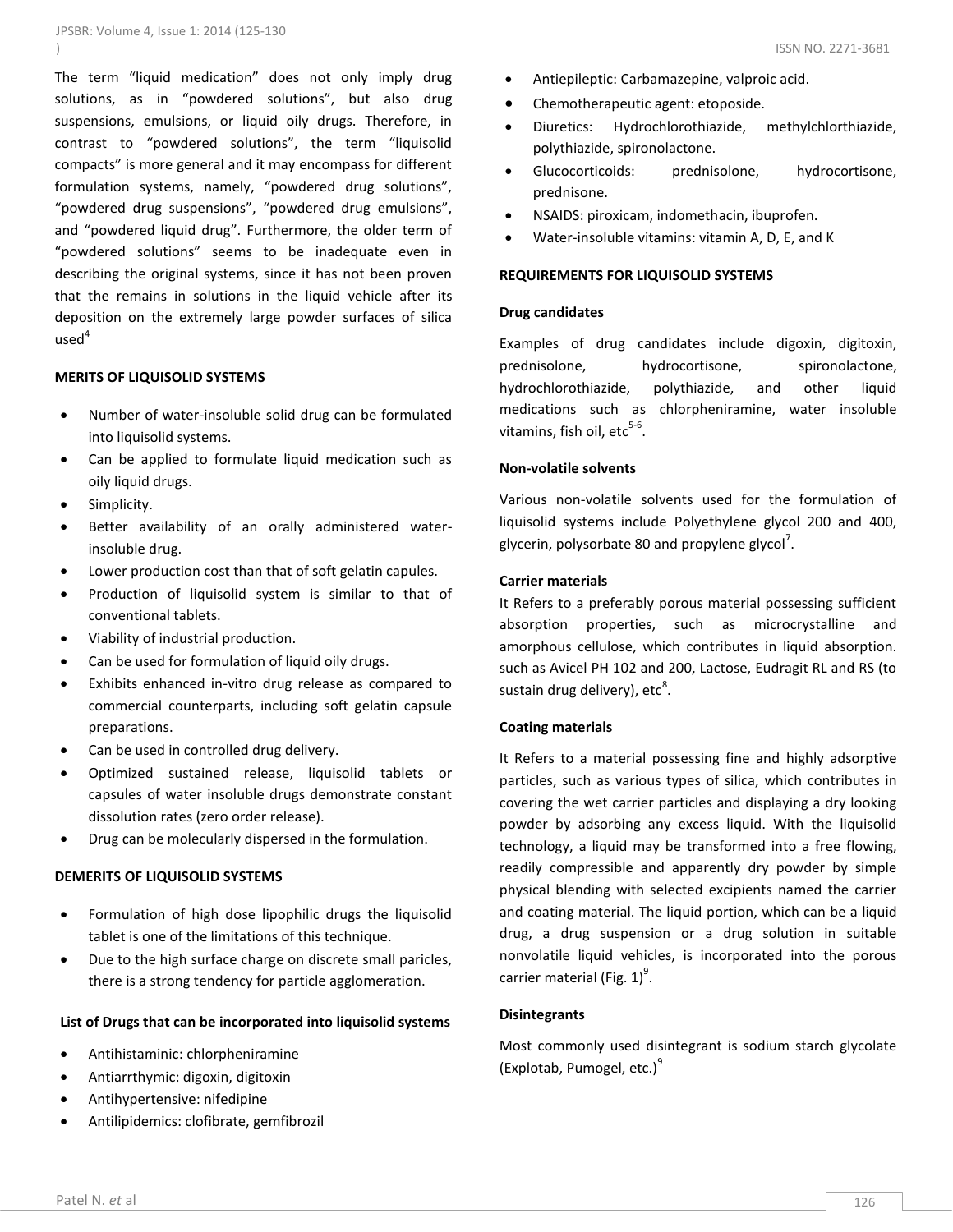

**Figure 1:** Schematic representation of liquisolid systems.

### **CLASSIFICATION OF LIQUISOLID SYSTEMS**

Based on the type of liquid medication contained therein, liquisolid systems may be classified into three sub-groups<sup>10</sup>.

- Powdered drug solutions
- Powdered drug suspensions
- Powdered liquid drugs

Powdered drug solutions and suspensions may be produced from the conversion of drug solutions or drug suspensions into liquisolid systems and powdered liquid drugs are produced from the formulation of liquid drugs into liquisolid systems. Simultaneously, based on the formulation technique used, liquisolid systems may be classified into two categories namely,

- Liquisolid compacts
- Liquisolid Microsystems

The term "liquisolid compacts" refers to immediate or sustained release tablets or capsules prepared, combined with the inclusion of appropriate adjuvants required for tabletting or encapsulation, such as lubricants, and for rapid or sustained release action, such as disintegrants or binders, respectively<sup>10</sup>.

The term "liquisolid Microsystems" refers to capsules prepared by combining the drug with carrier and coating materials, combined with inclusion of an additive e.g., PVP in the liquid medication wherein the resulting unit size may be as much as five times that of liquisolid compacts $^{10}$ .

# **GENERAL METHOD OF PREPARATION PREFORMULATION:**

the Preformulation studies include,

- 1. Determination of drug in different non-volatile solvents
- 2. Determination of angle of slide
- 3. Determination of flowable liquid retention potential (Ø value)
- 4. Calculation of liquid load factor (Lf)
- 5. Liquid solid compressability test (LSC)

The flowability and compressibility of liquisolid compacts are addressed concurrently in the new formulation mathematical model of liquisolid systems, which was used to calculate the appropriate quantities of the carrier and coating materials required to produce acceptably flowing and

compressible powders based on new fundamental powder properties called the flowable liquid retention potential (Φ value) and compressible liquid retention potential (Ψ number) of the constituent powders.  $11-12$ 

**Determination of drug in different non-volatile solvents:** These are carried by preparing saturated solutions of drug in non-volatile solvents, and analyzing them spectophotometrically.  $^{13}$  Saturated solutions are prepared by adding excess of drug to vehicles and shaking them on shaker for specific time period under steady vibration. After this, the olutions are filtered and analyzed spectrophotometrically.

**Determination of angle of slide:** The required amount of carrier is weighed and placed at one of a metal plate with a polished surface and it is gradually raised till the plate becomes angular to the horizontal at which powder is about to slide.<sup>14</sup> It was used to measure the flow properties of powders. The angle of 33° is optimum for flow of powders.

**Determination of liquid flowable liquid retention potential (Φ)**: –It is defined as the maximum weight of liquid that can be retained per unit powder material in order to produce and acceptably flowing liquid/powder admixture. This Φ –value of powders may be determined using a new procedure, the liquisolid flowability (LSF) test. The Ø value was used to calculate excipients quantities. Equation for this is as follows:

#### $Lf = \emptyset + \emptyset (1/R)$

Where **Ø** and Ø are the constant Ø values of carrier and coating materials, respectively. By calculating Lf and W, we can calculate the amount of Q and q required for liquisolid systems.<sup>15</sup>

**Calculation of liquid load factor (Lf))** It is defined as the ratio of weight of liquid medication (w) to weight of carrier material (Q). Differnt concentrations of nonvolatile solvents are taken and the drug is dissolved and the carrier coating material is added and blended.<sup>16</sup>

#### **Lf=W/Q**

W=ratio of weight of liquid medication Q= weight of carrier material The liquid load factor that ensures acceptable flowability (Lf), and can be measured by:  $Lf = (1/R)$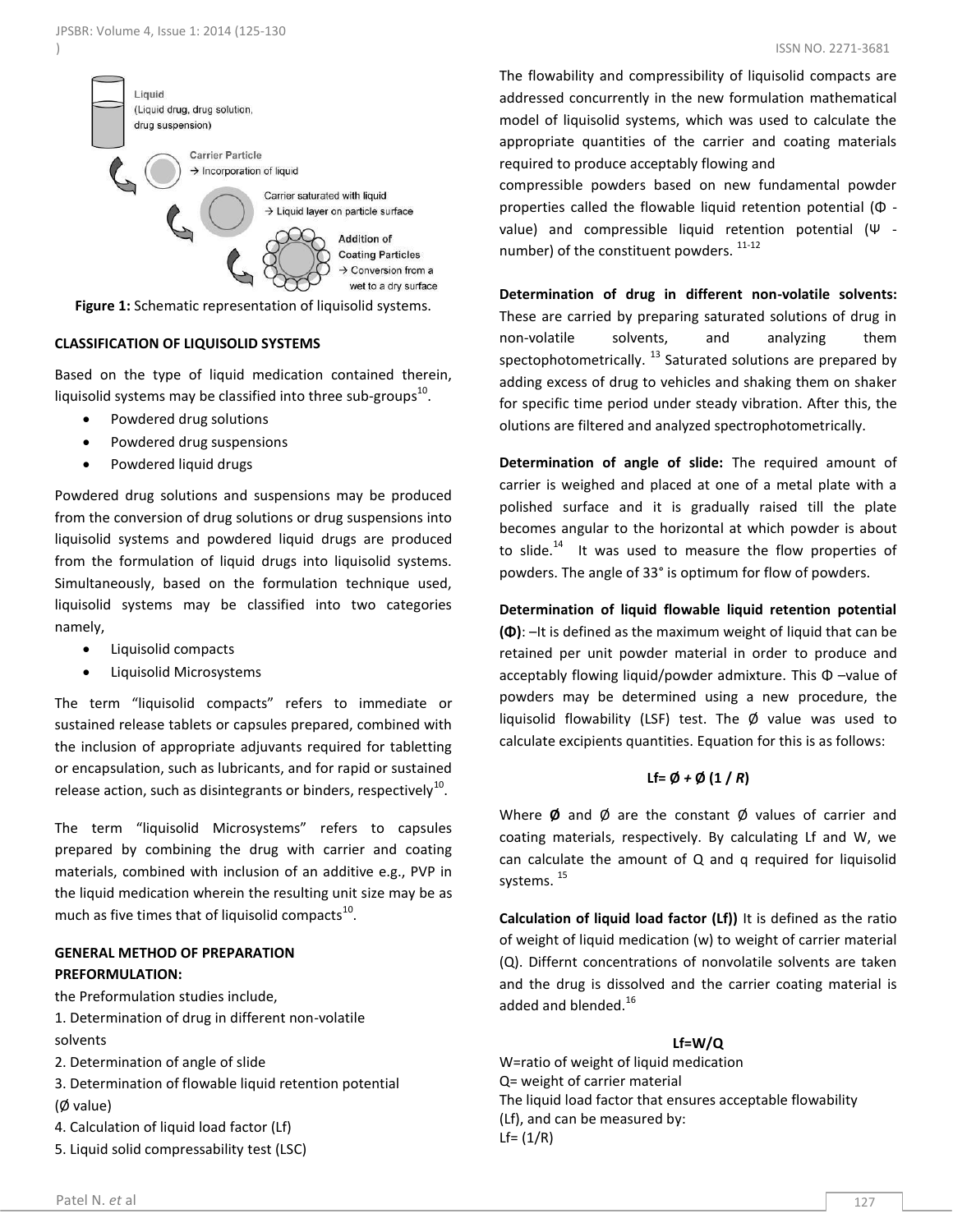#### **Liquisolid compressability test (LSC)**

It was developed to determine Ψ values and involves steps such as preparing carrier coating material admixture Systems, $17$  preparing several uniform liquid/powder admixtures to tablets, determining average hardness, measuring of average liquid content of crushed tablets, as well as determining plasticity, sponge index and  $\Psi$  value and Lf.

#### **PROCEDURE :**

As shown in figure 2, a liquid lipophilic drug (eg. Chlorpheniramine, clofibrate, etc.) is formulated, it should be initially dissolved or suspended in a suitable non-volatile solvent system to produce a drug solution or drug suspension of desired concentration. Next, a certain amount of the prepared drug solution or suspension, or the liquid drug itself, is incorporated into a specific quantity of carrier material which should be preferably of a porous nature and possessing sufficient absorption properties, such as powder and granular grades of microcrystalline and amorphous cellulose are most preferred as carriers. The resulting wet mixture is then converted into a dry-looking, non adherent ,free-flowing and readily compressible powder by the simple addition and mixing of a calculated amount of coating material. Excipients possessing fine and highly adsorptive particles, such as various types of amorphous silicon dioxide (silica), are most suitable for this step. Before compression or encapsulation, various adjuvants such as lubricants and disintegrants (immediate) or binders (sustained-release) may be mixed with the finished liquisolid systems to produce liquisolid compacts i.e. tablets or  $capsules<sup>18</sup>$ .



**Figure. 2:** Schematic outline of the steps involved in the preparation of liquisolid compacts.

#### **Evaluation of liquisolid systems**

**Flow behavior:** The flowability of a powder is of critical importance in the production of pharmaceutical dosage forms in order to reduce high dose variations. $^{19}$  Angle of repose, Carr's index and Hausner's ratio were used in order to ensure the flow properties of the liquisolid systems.<sup>20</sup>

**Pre compression studies of the prepared liquisolid Powder systems:** In order to ensure the suitability of the selected excipients, Fourier Transform Infra Red Spectroscopy, Differential scanning Calorimetry, X-ray Diffraction and Scanning Electron Microscope studies are to be performed. In addition, flowability studies are also to be carried out to select the optimal formulae for compression, prior to the compression of the powders the dosage forms such as into tablets and capsules.

**Fourier Transform Infra Red Spectroscopy (FT-IR)** FT-IR spectra of prepared melt granules are recorded on FTIR-8400 spectrophotometer. Potassium bromide (KBr) pellet method is employed and background spectrum is collected under identical situation. Each spectrum is derived from single average scans collected in the region 400 - 4000cm-1 at spectral resolution of 2cm-2 and ratio against background interfereogram. Spectra are analyzed by software.  $21$ 

**Differential scanning calorimetry (DSC)** Differential scanning calorimetry (DSC) is performed in order to assess the thermotropic properties and the thermal behaviors of the drug, excipients used in the formulation of the liquisolid system. Complete disappearance of characteristic peaks of drug indicates the formation of drug solution in the liquisolid powdered system, i.e., the drug is molecularly dispersed within the liquisolid matrix.<sup>22-23, 21</sup>

**X-ray diffraction (XRD)** For the characterization of crystalline state, X-ray diffraction (XRD) patterns are determined for physical mixture of drug and excipients used in formulation and for the prepared liquisolid compacts. $24$  Absence of constructive specific peaks of the drug in the liquisolid compacts in X-ray diffractogram specify that drug has almost entirely converted from crystalline to amorphous or solubilized form. Such lack of crystallinity in the liquisolid system was understood to be as a result of drug solubilization in the liquid vehicle i.e., the drug has formed a solid solution within the carrier matrix. This amorphization or solubilization of drug in the liquisolid compacts it may contribute to the consequent improvement in the apparent solubility and enhancement of dissolution rate of the drug. $^{25}$ 

**Scanning electron microscopy (SEM)** Scanning electron microscopy (SEM) is utilized to assess the morphological characteristics of the raw materials and the drug-carrier systems.<sup>25</sup>

**Contact angle measurement** For assessment of wettability, contact angle of liquisolid tablets is measured according to the imaging method. The commonly used method is to measure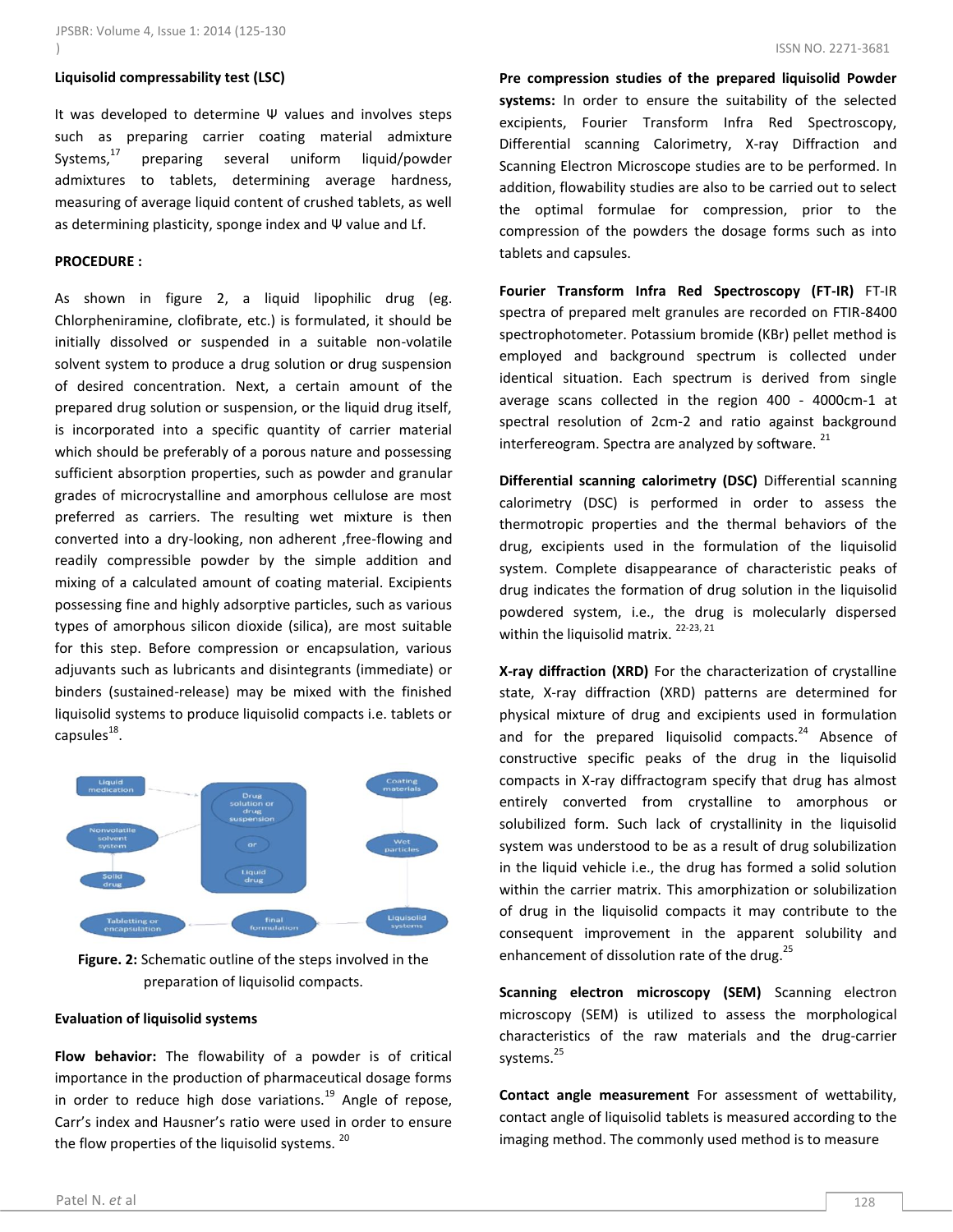contact angle directly for a drop of liquid resting on a plane surface of the solid, the so-called imaging method. A saturated solution of the drug in dissolution media is prepared and a drop of this solution is put on the surface of tablets. The contact angles are calculated by measuring the height and diameter of sphere drop on the tablet. $^{24}$ 

*In vitro* **dissolution studies** Works of many researchers revealed that toechnique of liquisolid compacts could be a promising alternative for formulation of water-insoluble drugs. This technique of liquisolid compacts has been successfully employed to improve the *in-vitro* release of poorly water soluble drugs as hydrocortisone, $^{26}$ Prednisolone<sup>15</sup> Carbamazepine $^{23}$  Piroxicam.<sup>23-24</sup> Also several water insoluble drugs nifedipine, gemfibrozil, and ibuprofen, have shown higher bioavailability in rats as compared to their commercial counterparts.

*In vivo evaluation* **of liquisolid systems** This liquisolid technology is a promising tool for the enhancement of drug release of poorly soluble drugs. The absorption characteristics of Hydroclorothiazide liquisolid compacts in comparison with commercial tablets were studied in beagle dogs. Significant differences in the area under the plasma concentration-time curve, the peak plasma concentration and the absolute bioavailability of the liquisolid and the commercial tablets were observed. However, for the mean residence time, the mean absorption time, and the rate of absorption no significant differences were found. The absolute bioavailability of the drug from liquisolid compacts was 15% higher than that from the commercial formulation.<sup>27</sup>

#### **REFERENCES:**

- 1. Spireas, S., and Sadu, S., Enhancement of prednisolone dissolution properties using liquisolid compacts, Int. J. Pharm., 166, 177-188 (1998).
- 2. Jarowski CI, Rohera BD, Spireas S. Powdered solution technology: principles and mechanism. Pharm Res. 1992; 9: 1351-1358.
- 3. Barzegar JM, Javadzadeh Y, Nokhodchi A, Siahi-Shadbad MR. Enhancement of dissolution rate of piroxicam using liquisolid compacts. II Farmaco. 2005; 60: 361-365.
- 4. Spireas, S.S., Theoretical and Practical Aspects of liquisolid compacts. Ph.D. Thesis, St. John's University, New York, (1993).
- 5. S. Spireas, US Patent, US 6,423,339 B1.strial Pharmacy, 3rd edition, 295-303.
- 6. Spireas S, Bolton M. Liquisolid Systems and Methods of Preparing Same. U.S. Patent5,968,550, 1999.
- 7. Spireas S. Liquisolid Systems and Methods of Preparing Same. U.S. Patent 6,423,339 B1,2002.
- 8. Javadzadeh YJ, Jafari-Navimipour B, Nokhodchi A. Liquisolid technique for dissolution rate enhancement of high dose water-insoluble drug (Carbamazepine). Int J Pharm 2007; 34: 26- 34.
- 9. Fahmy RH, Kassem MA. Enhancement of famotidine dissolution rate through liquisolid tablets formulation: In vitro and In vivo evaluation. Eur J Pharm Biopham 2008; 69: 993-1003
- 10. Spireas S., US Patent, US 6,423,339 B1.
- 11. Grover R, Spireas S, Wang T. Effect of powder substrate on the dissolution properties of Methchrothiazide liquisolid compacts. Drug Dev Ind Pharm. 1999; 25: 163- 168.
- 12. Furer R, Geiger M. A simple method of determining the aqueous solubility of organic substances*.* J Pharm Sci. 1976; 8(4):337-344.
- 13. Banker GS, Anderson NL. Tablets. In: The theory and practice of industrial pharmacy. Lachman L, Liberman HA, Kanig JL. edn. 3rd. Varghese Publishing House, Bombay, India, 1987; 293-345.
- 14. Ghorab MM, Salam HM, El-Sayad MA. Tablet formulation containing meloxicam and β-cyclodextrin: mechanical characterization and bioavailability evaluation. AAPS Pharm Sci Tech. 2004; 5: 1-6.
- 15. Spiro S, Srinivas S. Enhancement of Prednisolone dissolution properties using liquisolid compacts. Int J Pharm. 1998; 166:177- 188.
- 16. Li XS, Wang JX, Shen ZG, *et al*. Preparation of uniform Prednisolone micro crystals by a controlled micro precipitation method. Int J Pharm. 2007; 342: 26-32.
- 17. Liao CC, Jarowski CI. Dissolution rates of corticoid solutions dispersed on silicas. J Pharm Sci. 1984; 73: 401- 403.
- 18. Spiras S., Bolton sm. Liquisolid system and method for preparing same, united states patent 6,096,337, (2000).
- 19. Bhise SB, Nighute AB, Yadav AV, Yadav VB, Aceclofenac size enlargement by non aqueous granulation with improved solubility and dissolution. Arch Pharm Sci & Res. 2009; 1:115-122.
- 20. Craig DQM. Pharmaceutical applications of DSC. In: Craig DQM, Reading M (eds). Thermal analysis of pharmaceuticals. Boca Raton, USA, CRC Press, 2007, pp. 53-99
- 21. Grover R, Spireas S, Wang T. Effect of powder substrate on the dissolution properties of Methchrothiazide liquisolid compacts. Drug Dev Ind Pharm. 1999; 25: 163- 168